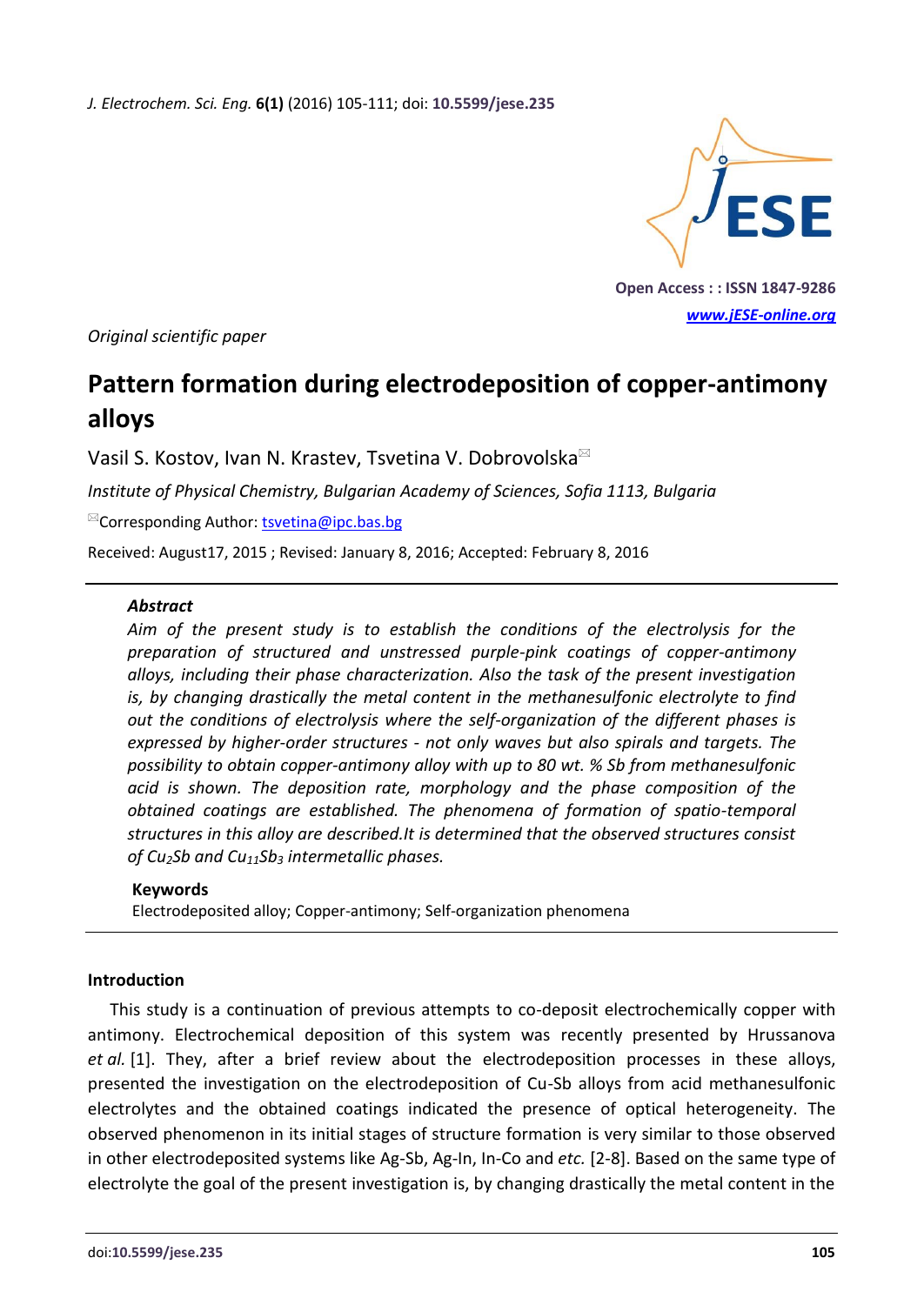electrolyte, to find out the conditions of electrolysis where the self-organization of the different phases is expressed in the form of higher-ordered structures - not only waves, but also spirals and targets. Nowadays, it has been shown that the structure formation in the electrodeposited alloys occurs as a result of a reaction-diffusion mechanism where the presence of intermetallic compounds in the alloy plays a key role [9]. The phase diagram of the Cu-Sb system shows the presence of a few intermetallic compounds stable at room temperature as well as several hightemperature phases [10]. The present study has also the task to find out the possibility to obtain unstressed (without cracks) coatings with pinkish-purple color. The establishment of wellfunctioning non-toxic electrolytes for colored tarnish resistive alloys of non-noble metals is a challenge in the modern electroplating [11,12]. Aim of the present study was to establish the conditions of the electrolysis for the preparation of structured and unstressed purple-pink coatings on the alloy Cu-Sb, including their phase characterization.

### **Experimental**

The composition of the electrolytes for the deposition of the alloy coatings is presented in Table1. Distilled water and *pro analisi* grade reagents were used for the preparation of the electrolytes. The CV experiments were performed in a 100  $\text{cm}^3$  tri-electrode glass cell at room temperature. The working electrode (area 1 cm<sup>2</sup>) was made from platinum and the two counter electrodes were made from platinum. Ag/AgCl reference electrode (E<sub>Ag/AgCl</sub>= 0.197 V *vs.* NHE) was used.

| Components                                           | Concentration, $g dm^{-3}$ |
|------------------------------------------------------|----------------------------|
| Sb as $K(SbO)C_4H_4O_6$ 1/2H <sub>2</sub> O          | 27                         |
| Cu as $CuSO4 5H2O$                                   | 2.4                        |
| Methanesulfonic acid                                 | 20                         |
| $D(-)$ -C <sub>4</sub> H <sub>6</sub> O <sub>6</sub> | 96                         |

*Table 1. Composition of the electrolyte* 

The experiments were performed by means of a computerized potentiostat/galvanostat Princeton Applied Research Model 273 using the software PowerSuite.

The alloy coatings with thickness between 3 and 25  $\mu$ m were deposited onto brass substrates with an area of 2×1 cm in the glass cell. The preliminary preparation of the cathodes includes a standard procedure of electrochemical degreasing followed by pickling in a 20 % solution of sulphuric acid. Two Pt (Ti) counter electrodes (about 4 cm<sup>2</sup> each) were used.

The content of antimony (respectively copper) (as well as the thickness) in the coatings depending on the electrolysis conditions, was determined by X-ray fluorescence analysis (Fischerscope X-RAY XDAL) in 3 points (in the bottom, middle and top of the sample, respectively). The electrode is situated vertically and at the 'bottom' means the closest point to the electrical contact. The Sb or Cu distribution on the surface of the coatings was examined by energy dispersive X-ray analysis (EDX).

The surface morphology of the coatings was investigated by scanning electron microscopy (SEM) – JEOL JSM 6390. The phase composition was characterized by X-ray diffraction (XRD) using a PANalytical Empyrean device equipped with a multichannel detector (Pixel 3D) using Cu-K $\alpha$ (45 kV, 40 mA) irradiation in the  $2\theta$  range 20–115°, with a scan step of 0.01° for 20 s.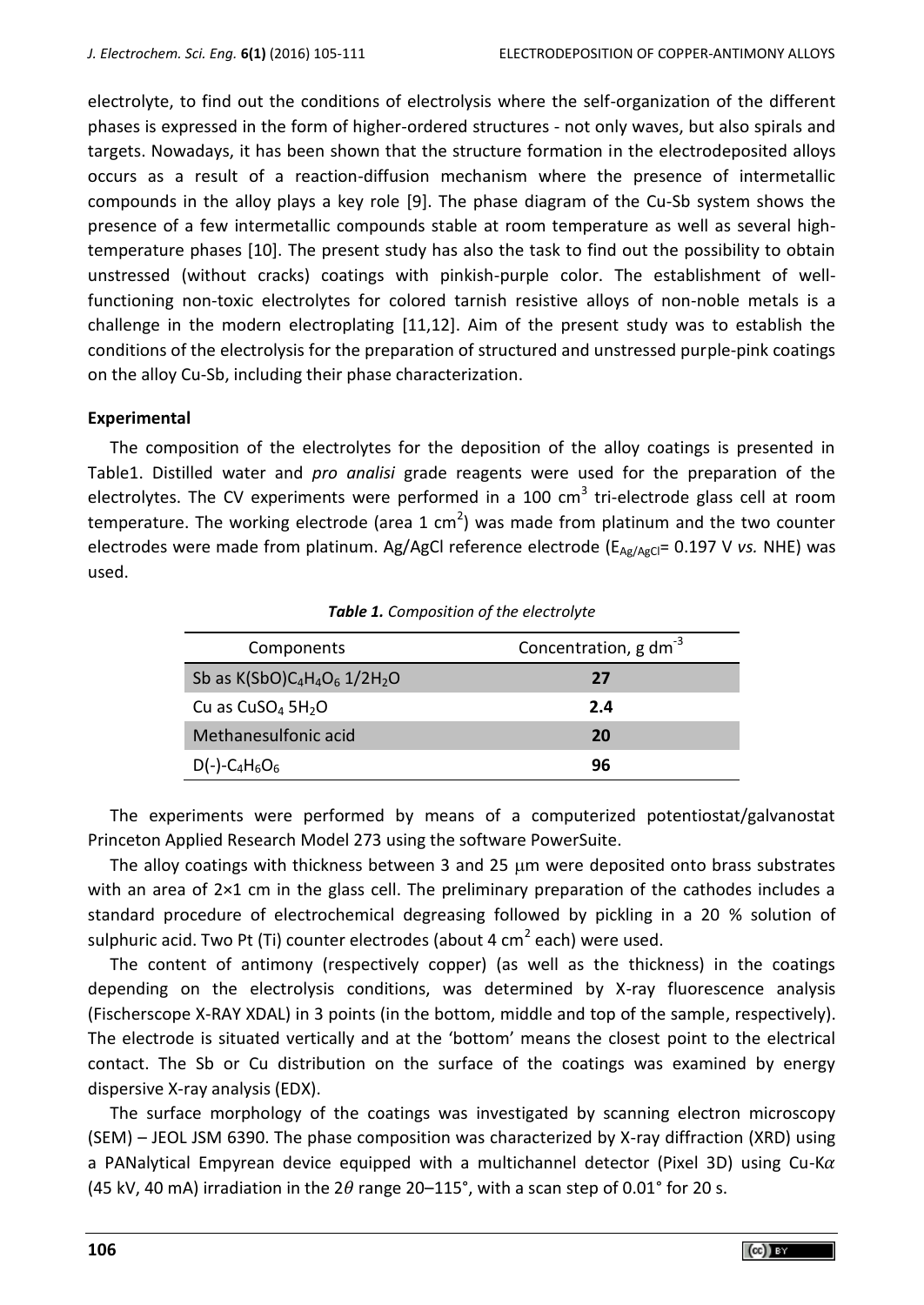### **Results and discussion**

Figure 1 presents the cyclic voltammetry curves of the electrolytes, containing both metals separately and together. The electrodeposition of antimony starts at about -0.5 V (curve 1) and the maximum of the reaction is characterized by the current peak at -0.8 V; the reduction of copper ions starts earlier (curve 2). The curve of the alloy electrodeposition follows the run of the copper curve at low potentials and after reaching the deposition potential of antimony runs similar to the antimony curve. The coatings of copper and antimony, deposited in the cathodic period are dissolved in the anodic region. Only one dissolution peak (0.4 V for the antimony dissolution and 0.65 V – for the copper dissolution) could be seen in the electrolytes with single metals. The oxygen evolution reaction in the investigated region of the potentials is not reached. In the alloy electrolyte, containing both metals at the beginning of the process up to -0.4 V the curve almost repeat the run of the curve in the copper-containing electrolyte. The sharply increase of the current continues up to the -0.7 V. This potential corresponds to the maximum of the observed cathodic peak in the alloy electrolyte and most probably, belongs to the formation of some alloy phase. In the anodic period only one very broad anodic peak of the dissolution of all formed in the cathodic period phases of Cu, Sb and some intermetallides are observed.



*Figure 1.Cyclic voltammetry curves, obtained at 20 mV s-1 in the solution of: curve 1 - 75 g dm-3* K(SbO)C<sub>4</sub>H<sub>4</sub>O<sub>6</sub>×0.5 H<sub>2</sub>O + 96 g dm<sup>-3</sup> D(-)-C<sub>4</sub>H<sub>6</sub>O<sub>6</sub> + 20 ml dm<sup>-3</sup>CH<sub>3</sub>SO<sub>3</sub>H (alloy electrolyte without Cu); curve 2 - 8 g dm<sup>-3</sup>Cu SO<sub>4×</sub>5 H<sub>2</sub>O + 20 ml dm<sup>-3</sup>CH<sub>3</sub>SO<sub>3</sub>H + 96 g dm<sup>-3</sup>D(-)-C<sub>4</sub>H<sub>6</sub>O<sub>6</sub>(alloy electrolyte without Sb); curve 3- 8 g dm<sup>-3</sup>Cu SO<sub>a</sub>×5 H<sub>2</sub>O + 75 g dm<sup>-3</sup> K(SbO)C<sub>a</sub>H<sub>a</sub>O<sub>6</sub>×0,5 H<sub>2</sub>O + 20 ml dm<sup>-3</sup>CH<sub>3</sub>SO<sub>3</sub>H + *+ 96 g dm-3 D(-)-C4H6O6(alloy electrolyte)*

Figure 2 and 3 present the dependence of the content of the coatings and the deposition rate on the current densities. With the increasing of the current density up to 0.8 A dm<sup>-2</sup> the content of Sb in the coatings increases from 0 to 80 wt. % and reaches a plateau. At low current densities the coatings are pink, copper-like and at 0.3-0.4 A  $dm<sup>-2</sup>$  some optical heterogeneity like darker spots and dots appear onto the cathodic surface. After 0.5 A dm<sup>-2</sup> the coatings are lilac and at the highest current densities (after 1.3 A dm<sup>-2</sup>) they are shiny and stressed, with a lot of cracks. The deposition rate increases with increasing the current density up to 0.7  $\mu$ m min<sup>-1</sup>, which is a relatively high deposition rate at similar electrolysis conditions compared to other alloy systems [8].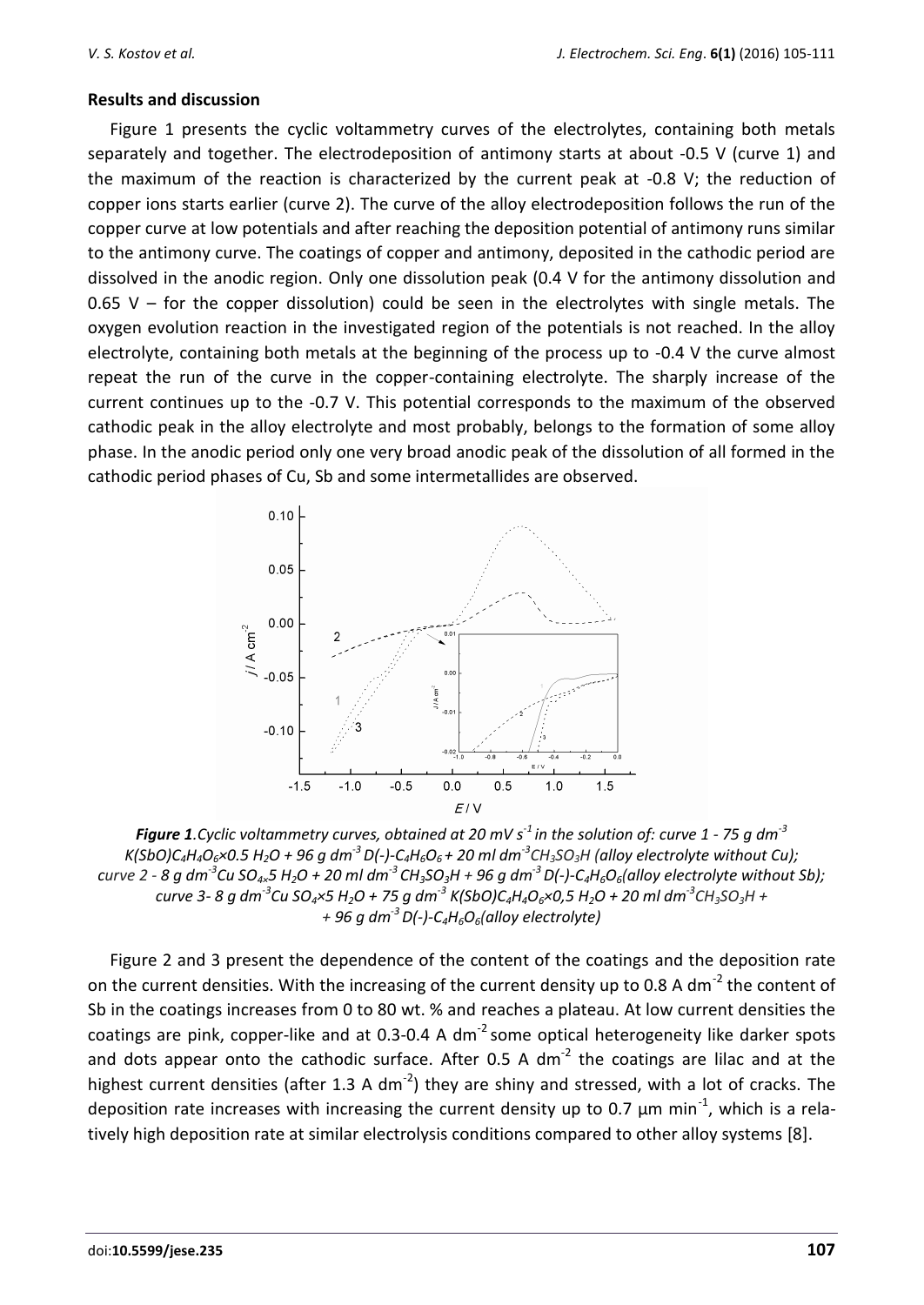

*Figure 2. Effect of the current density on the antimony percentage in the coatings. The composition of the electrolyte is presented in Table 1.*



*Figure 3. Effect of the current density on the deposition rate of the Cu-Sb coatings. The composition of the electrolyte is presented in Table 1.* 

The morphology of the coatings, containing more than 60 wt. % of Sb is presented in the Figure 6. The presence of aggregates (about 3 μm each) with needle-like crystallites (not bigger than 1 μm) could be clearly seen. Moreover, there is a phase heterogeneity visible in the regime of back scattered electrons. Reasons for this conclusion gave the images on the left side of SPI electron microscopic image (Figure 4) - obtained in regime of back scattered electrons (BEI), while the right part of the photograph shows an image, obtained in regime of secondary electrons (SEI).

The heterogeneity is closely connected with the presence of more than one phase in the coatings. The proof of the phase heterogeneity is presented below.

Figure 5 shows the X-ray diffraction patterns of samples with different Sb-content. In the sample, containing 100 wt % Cu (at 0.1 A dm<sup>-2</sup>) the reflexes of α-Cu phase with a cubic lattice parameters  $a = b = c = 36.070$  nm (ref. code 98-062-7117) together with the reflexes of the substrate of  $Cu_{2.6}Zn_{1.4}$  (ref. code 98-062-9460) could be detected.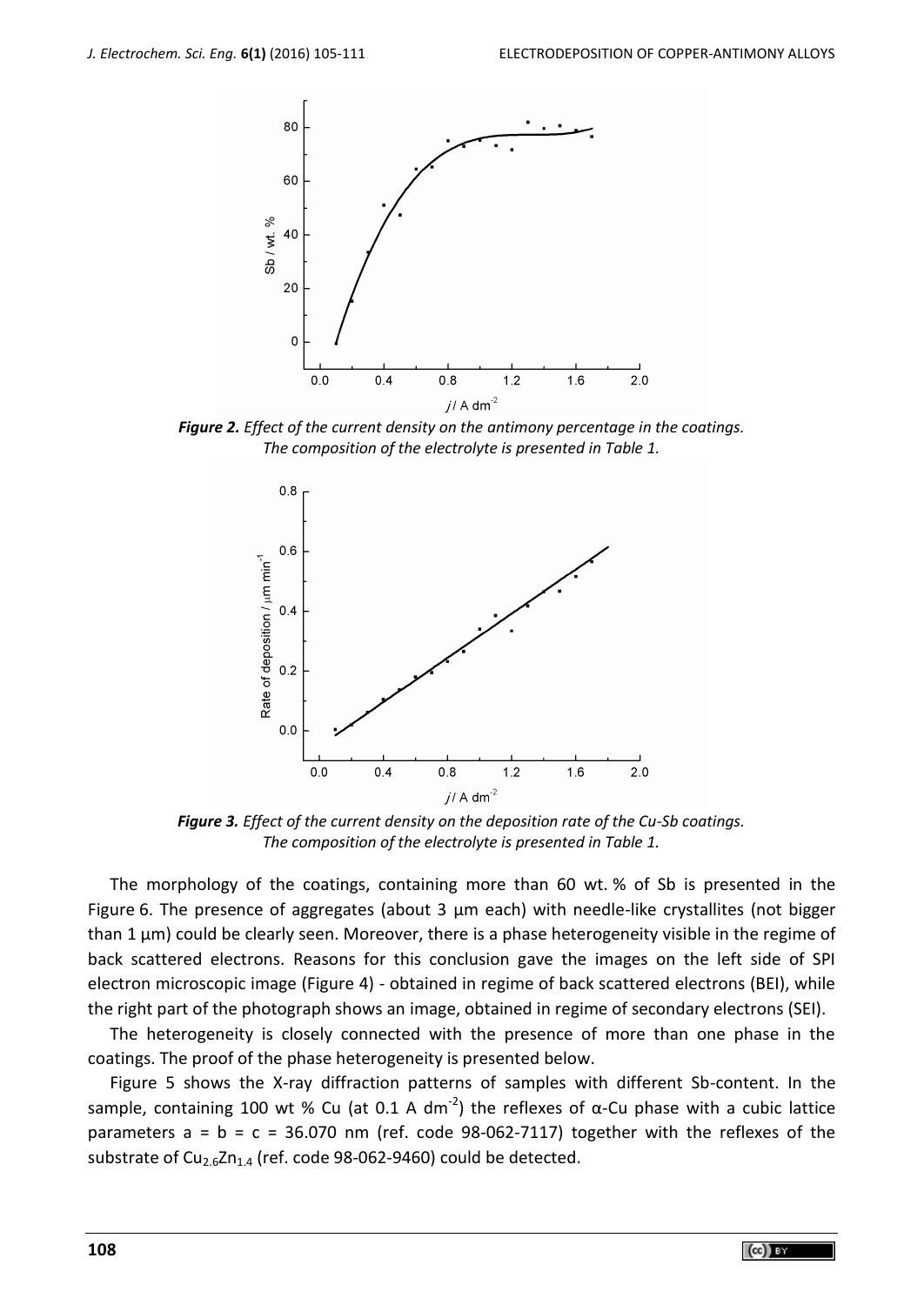

*Figure 4. Scanning – electron image of the pink-lilac coatings with content 64.9 wt. % Sb, 35.1 wt. % Cu and thickness 3.m.*



*Figure 5. X-ray diffractograms of Cu-Sb coatings with different antimony content, obtained in the electrolyte, presented in Table 1.The existed phases are marked with numbers 1 - Cu; 2 - Sb; 3 – Cu2.6Zn1.4; 4 – Cu2Sb1; 5 – Cu11Sb<sup>3</sup>*

With increasing the current density to 0.3 A dm<sup>-2</sup> the content of Sb in the coating increases to 38 wt. % and reflexes of the phase Cu<sub>2</sub>Sb whose lattice is tetragonal with parameters  $a = b = 4.002$ and  $c = 61.040$  nm (ref. code 98-041-2295) could be observed. With increasing the content of antimony in the coatings up to 64-78 wt. % the reflexes of the mentioned  $Cu<sub>2</sub>Sb$  phase and of a new-appearing  $Cu_{11}Sb_3$  phase with orthorhombic lattice with parameters a=4.3240, b=19.0800, c=4.7240 (ref. code 98-010-3093) are detected. According to our knowledge the last mentioned phase is not presented in the literature as electrochemically obtained. In the paper of Hrussanova and Krastev only the presence of intermetallic Cu<sub>2</sub>Sb phase is reported [1]. Obviously additional characterization and comparison of this electrochemically obtained phase with a metallurgically obtained phase is needed. This phase, according to the phase diagram should be the ξ-phase, with the region of homogeneity from 42 to 58 wt. %. At higher content of the Sb most probably the η– phase of Sb is also presented (Figure 5).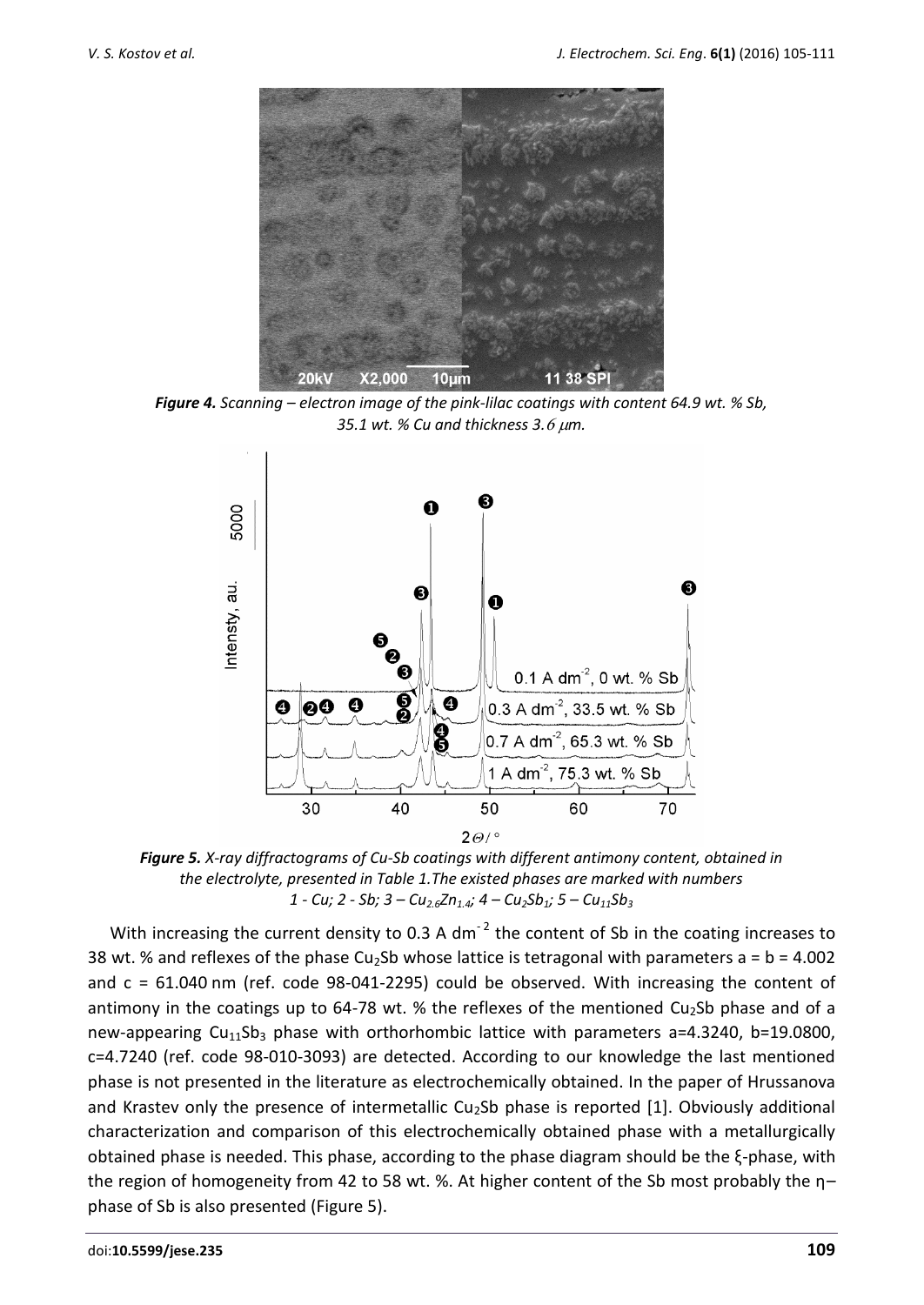The next focus of this study was to find out the conditions of structure formation on the surface of the electrode. Based on theexperience with other alloy systems [13], and performing a large number of experiments the electrolysis conditions obtaining coatings with a wide variety of structures – left and right handed spirals, targets, even two-armed spirals (see Figure 6b – in themiddle of the optical image) were established. The distance between two fronts of the structures ( $\approx$ 100  $\mu$ m) is about one order of magnitude higher thanin the case of the Ag-Sb structures [3]. The spatio-temporal structures are for the first time observed in the coppercontaining alloy system.



*Figure 6. Optical images of the coating at different magnifications with spatio-temporal structures, obtained at:*  $j = 0.4 A dm<sup>2</sup>$ , deposition time- 240 min, thickness -23.76  $\mu$ m

The results indicate that the spatio-temporal structuresare observed at a certain supersaturation and a specific adjustment of the ratio of the two metals in the electrolyte during the flow of a certain amount of electricity. The galvanostatic experiments on the reproducibility of the spiral pattern phenomena show that at certain Cu and Sb metal ratios in the electrolyte and at certain current densities the spiral structures can be observed in a fresh electrolyte without any preliminary electrolysis.

As shown in previous studies [8] the spatio-temporal structures appear onto the electrode surface due to some instabilities. Heterogeneous coatings are obtained as a result of random or ordered distribution of the different phases. So the phase composition of the patterned coating,